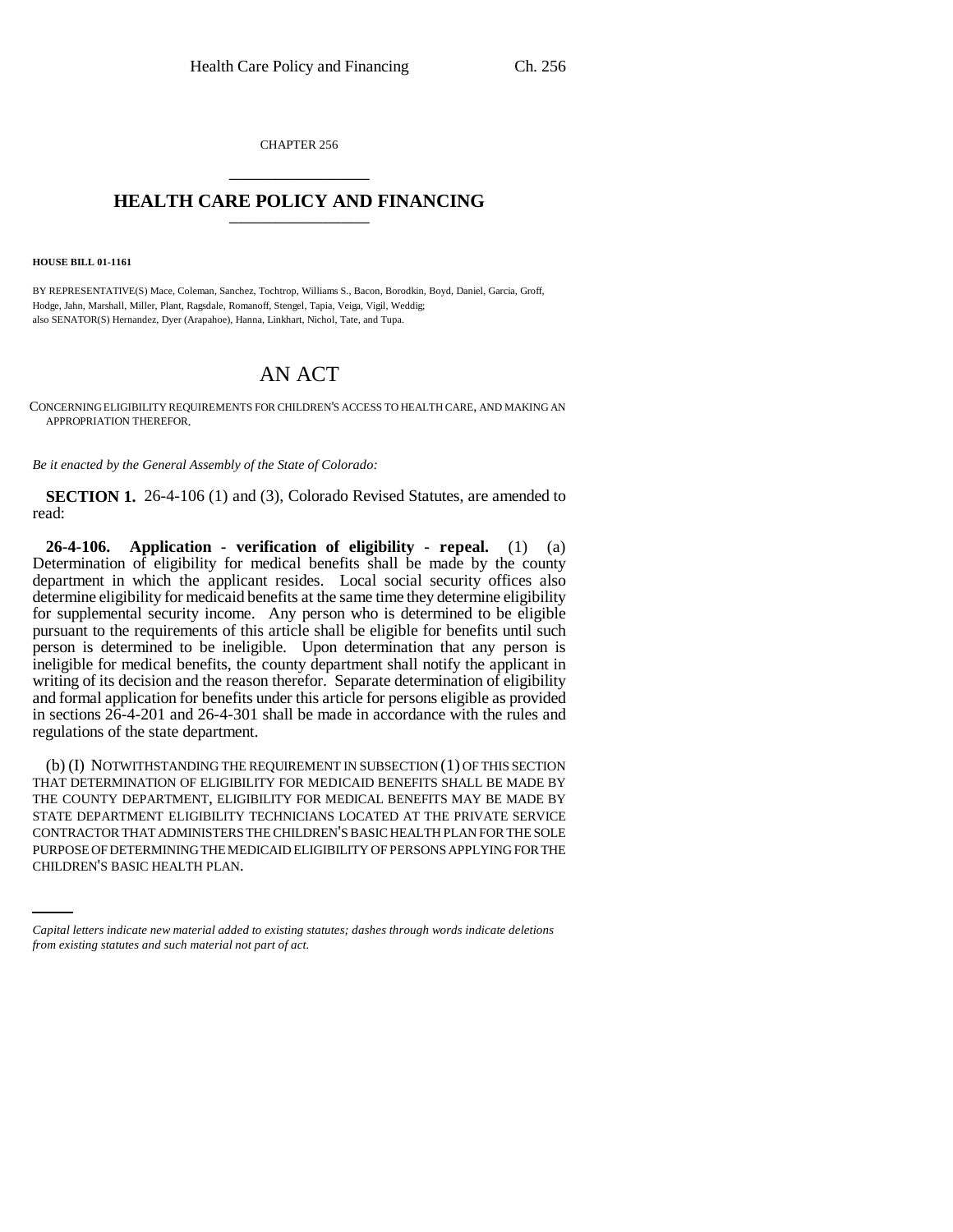(II) THE STATE DEPARTMENT SHALL EVALUATE THE IMPACT ON THE CHILDREN'S BASIC HEALTH PLAN OF USING STATE DEPARTMENT ELIGIBILITY TECHNICIANS TO DETERMINE MEDICAID ELIGIBILITY OF PERSONS APPLYING FOR THE CHILDREN'S BASIC HEALTH PLAN AS ALLOWED IN SUBPARAGRAPH (I) OF THIS PARAGRAPH (b). THE STATE DEPARTMENT SHALL EVALUATE WHETHER THE USE OF SUCH STAFF SOLVED PROBLEMS WITH COORDINATION BETWEEN THE CHILDREN'S BASIC HEALTH PLAN AND THE MEDICAID PROGRAM AND WHETHER THERE IS A NEED TO CONTINUE FUNDING STAFF TO PERFORM THIS FUNCTION. THE STATE DEPARTMENT SHALL REPORT ITS FINDINGS AND RECOMMENDATIONS TO THE JOINT BUDGET COMMITTEE AND TO THE HEALTH, ENVIRONMENT, WELFARE AND INSTITUTIONS COMMITTEE OF THE HOUSE OF REPRESENTATIVES AND THE HEALTH, ENVIRONMENT, CHILDREN AND FAMILIES COMMITTEE OF THE SENATE NO LATER THAN OCTOBER 1, 2003.

## (III) THIS PARAGRAPH (b) IS REPEALED, EFFECTIVE JULY 1, 2004.

(3) The state department shall promulgate rules to simplify the processing of applications in order that medical benefits are furnished to recipients as soon as possible, including rules that provide for initial processing of applications for medical assistance only at locations other than the county departments, or locations used for processing applications for aid to families with dependent children, OR AT THE LOCATION USED BY THE PRIVATE SERVICE CONTRACTOR THAT ADMINISTERS THE CHILDREN'S BASIC HEALTH PLAN FOR DETERMINING ELIGIBILITY OF CHILDREN FOR SUCH PLAN. Said rules may make provision for the payment of medical benefits for a period not to exceed three months prior to the date of application in cases where the applicant did not make application prior to his or her need for said medical benefits. Adequate safeguards shall be established by the state department to ensure that only eligible persons receive benefits under this article. In addition, an applicant who is eighteen years of age or older shall be required to supply a form of personal photographic identification either by providing a valid Colorado driver's license or a valid identification card issued by the department of revenue pursuant to section 42-2-302, C.R.S. The state department may adopt rules that exempt applicants from the requirement of supplying a form of personal photographic identification if such requirement causes an unreasonable hardship or if such requirement is in conflict with federal law. The state department shall also adopt rules that allow for assistance to be provided on an emergency basis until the applicant is able to obtain or qualify for a driver's license or identification card; however, a county department is not required to recover emergency assistance from an applicant who fails, upon recertification, to meet the photographic identification requirement.

**SECTION 2. Appropriation.** In addition to any other appropriation, there is hereby appropriated, out of any moneys in the children's basic health plan trust created in section 26-19-105, Colorado Revised Statutes, not otherwise appropriated, to the department of health care policy and financing, for the fiscal year beginning July 1, 2001, the sum of forty-eight thousand eight hundred fifty dollars (\$48,850) and 3.0 FTE, or so much thereof as may be necessary, for the implementation of this act. It is the intent of the general assembly that no general fund appropriations be used to implement this act. In addition to said appropriation, the general assembly anticipates that, for the fiscal year beginning July 1, 2001, the department of health care policy and financing will receive the sum of fifty-two thousand four hundred ninety-eight dollars (\$52,498) in federal funds for the implementation of this act.